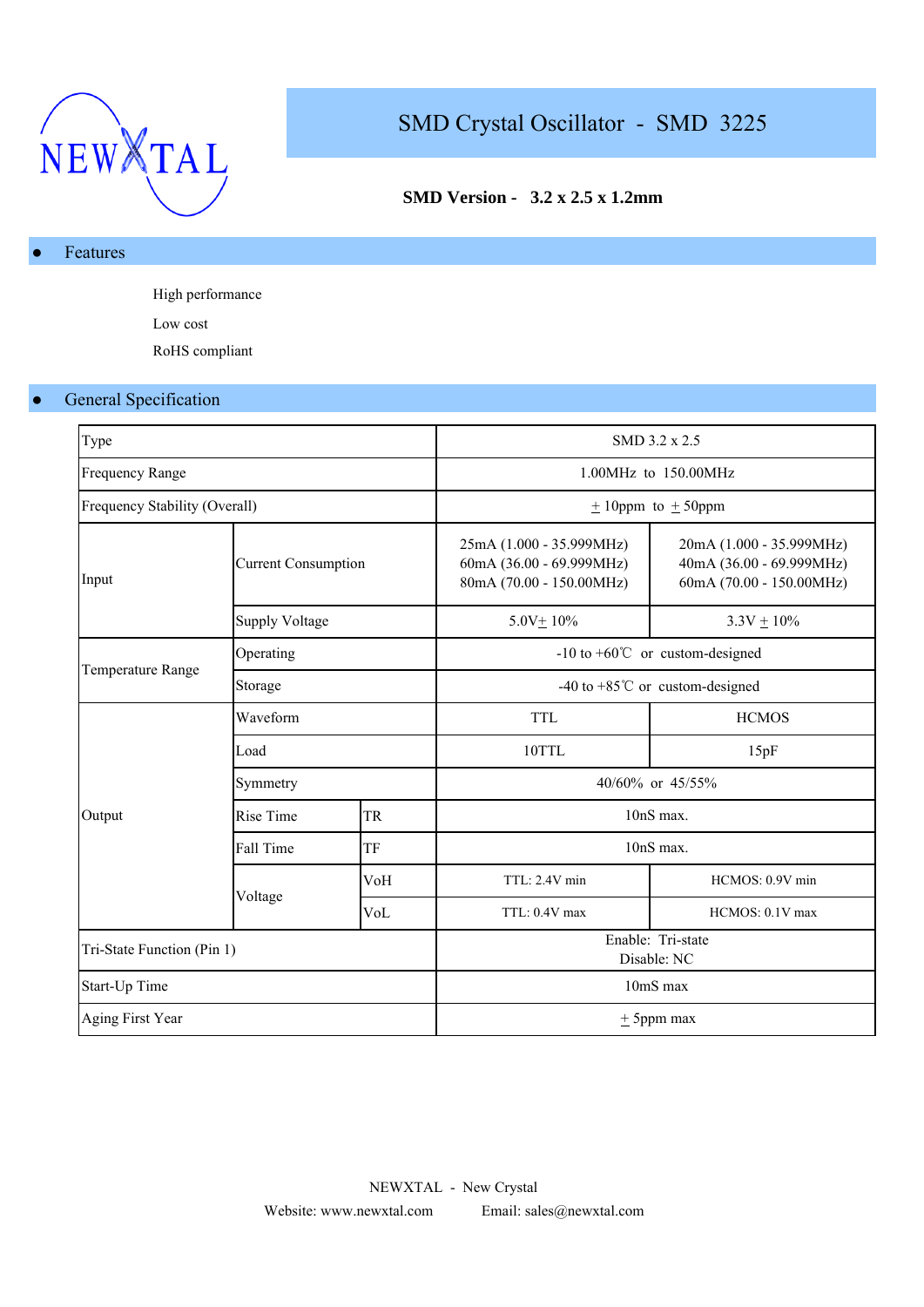# SMD Crystal Oscillator - SMD 3225

## ● Frequency Stability Codes (ppm)

| $=\pm 20$    | $2 = \pm 25$<br><b>A</b> | $3 = +30$                   | $4 = \pm 50$ | $5 = \pm 100$ | $7 = +35$ |  |
|--------------|--------------------------|-----------------------------|--------------|---------------|-----------|--|
| $8 = \pm 15$ | $= + 10$<br>$a = +$      | $h = +70$<br>. <u>. .</u> . |              |               |           |  |

\* Frequency stability includes stability at 25 ℃, operating temperature range, supply voltage and aging 1st year.

#### ● Operating Temperature Range Codes (℃)

| $= 0$ to $+70$    | $2 = -10$ to $+70$ | $= -20$ to $+70$   | $4 = -40$ to $+85$  | $5 = -10$ to $+60$ | $6 = -20$ to $+60$ |
|-------------------|--------------------|--------------------|---------------------|--------------------|--------------------|
| $7 = 0$ to $+100$ | $8 = 0$ to $+60$   | $9 = -30$ to $+65$ | $A = -55$ to $+125$ | $B = -30$ to $+80$ | $C = -10$ to $+50$ |

#### **Marking**

Frequency + C (Holder: CXO) + Date code ( Year Code + Month Code ) NEWXTAL (Company brand)

#### Year Code:

| 2001 | 2002 | 2003 | 2004 | 2005 | 2006 | 2007 | 2008 | 2009 | 2010              | 2011 | 2012 |
|------|------|------|------|------|------|------|------|------|-------------------|------|------|
|      |      |      |      |      |      |      |      |      | $1 \Omega$<br>1 U | . .  | --   |

#### Month Code:

| Jan            | $\mathbf{r}$<br>Feb | March | Apr | May | June | $\mathbf{r}$ 1<br>July | August | September | October | - -<br>Nov              | December |
|----------------|---------------------|-------|-----|-----|------|------------------------|--------|-----------|---------|-------------------------|----------|
| $\overline{1}$ |                     |       |     | ∸   |      |                        | . .    |           |         | $\overline{\mathbf{r}}$ |          |

For Example:



#### Ordering Information

| Holder      | Type      | <b>SMD</b> Size | Stability  | Temperature    | Input voltage          | Tri-state             | Symmetry                         | Pullability | Frequency | Lead-free | Packing                    |
|-------------|-----------|-----------------|------------|----------------|------------------------|-----------------------|----------------------------------|-------------|-----------|-----------|----------------------------|
|             |           |                 | (ppm)      | $^{\circ}$ C)  | (V)                    |                       |                                  | (ppm)       |           |           |                            |
| $C = CXO$   | $S = SMD$ | $3=3.2x2.5$     | See tables |                | $1 = 3.3$<br>$2 = 5.0$ | $N = No$<br>$T = Yes$ | $45 = 45/55\%$<br>$46 = 40/60\%$ |             | xx.xxM    |           | LF=leadfree TR=tape & reel |
|             |           |                 | ±50        | $-10$ to $+70$ |                        |                       |                                  | $N = N/A$   |           |           |                            |
| $\mathbf C$ | S         |                 | 4          |                |                        | т                     | 45                               | N           |           | LF        | TR                         |

For Example: CS3421T45N-10.000MLF/TR